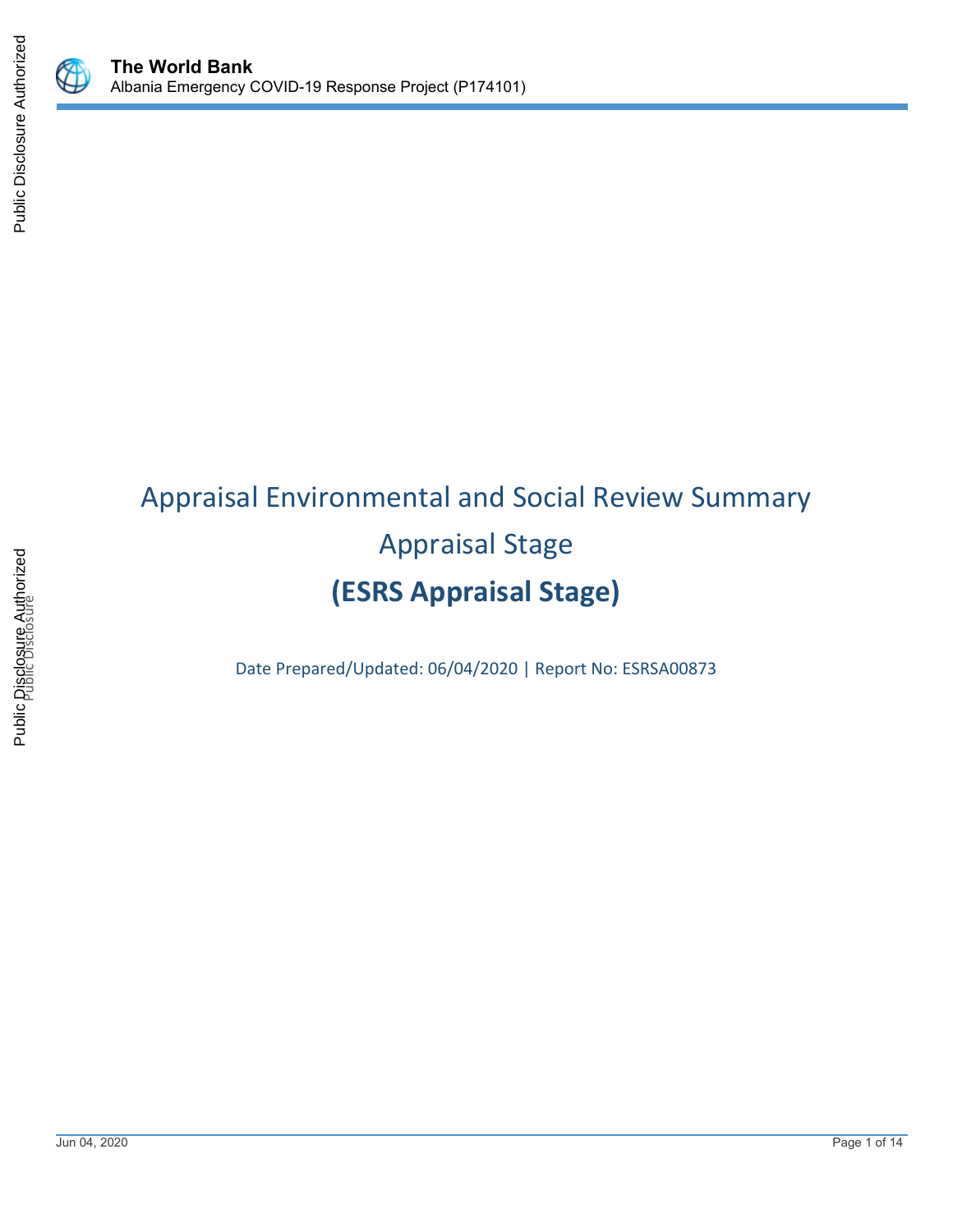

## **BASIC INFORMATION**

#### **A. Basic Project Data**

| Country                            | Region                                      | Project ID                      | Parent Project ID (if any)  |  |
|------------------------------------|---------------------------------------------|---------------------------------|-----------------------------|--|
| Albania                            | EUROPE AND CENTRAL ASIA                     | P174101                         |                             |  |
| Project Name                       | Albania Emergency COVID-19 Response Project |                                 |                             |  |
| Practice Area (Lead)               | Financing Instrument                        | <b>Estimated Appraisal Date</b> | <b>Estimated Board Date</b> |  |
| Health, Nutrition &<br>Population  | <b>Investment Project</b><br>Financing      | 6/1/2020                        | 6/12/2020                   |  |
| Borrower(s)                        | Implementing Agency(ies)                    |                                 |                             |  |
| Ministry of Finance and<br>Economy | Ministry of Health and Social<br>Protection |                                 |                             |  |

#### Proposed Development Objective(s)

The Project Development Objective is to respond to the threat posed by COVID-19 and to strengthen the national health system for public health preparedness in Albania.

| <b>Financing (in USD Million)</b> | Amount |
|-----------------------------------|--------|
| <b>Total Project Cost</b>         | 16.20  |

## **B. Is the project being prepared in a Situation of Urgent Need of Assistance or Capacity Constraints, as per Bank IPF Policy, para. 12?**

No

## **C. Summary Description of Proposed Project [including overview of Country, Sectoral & Institutional Contexts and Relationship to CPF]**

The Project Development Objective will be achieved through activities that support continued containment of COVID-19 in the short term, alongside investments to strengthen Albania's capacity for preventing and responding to public health emergencies (including further waves of the COVID-19 pandemic) in the medium- and longer-term. Albania's current position on the epidemic curve means that investments based on both short- and longer-term concerns are essential, to not lose the gains made through Albania's effective immediate response whilst strengthening the health system beyond the current crisis. As such, Albania has requested assistance to provide widespread population testing (including newer serologic testing); strengthen surveillance and contact tracing; start planning appropriate adjustment of physical distancing requirements and other preventive measures (carefully differentiated by region,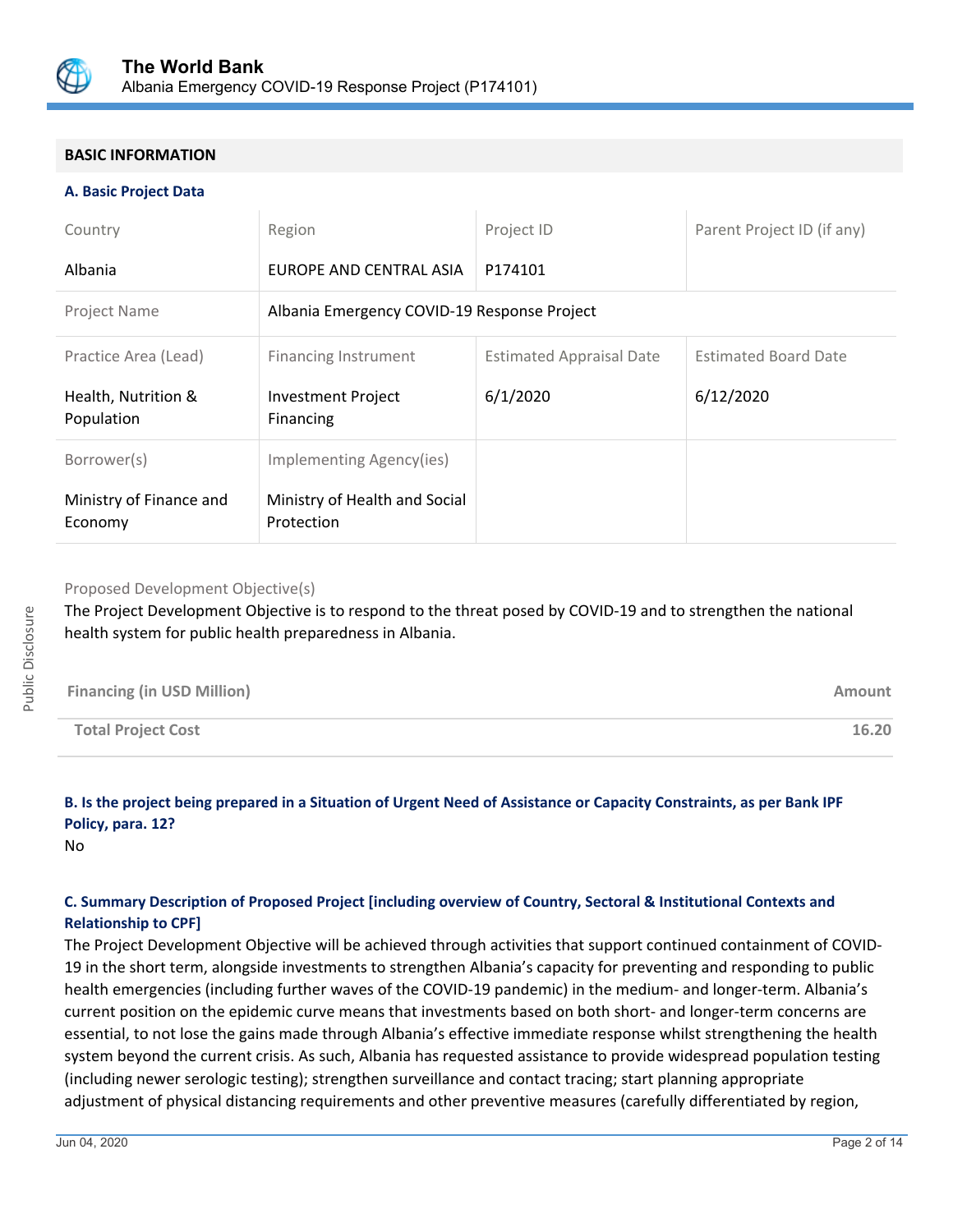

economic sector, age or health status); expand capacity for treatment of severe cases, should numbers increase, whilst maintaining essential medical care and minimizing risks for patients and health personnel; and, enhance communications with the public and other key stakeholders. Objectives, scope and components of this project are aligned with the COVID-19 Fast Track Facility

#### **D. Environmental and Social Overview**

D.1. Detailed project location(s) and salient physical characteristics relevant to the E&S assessment [geographic, environmental, social]

This project includes two components:

Component 1: Supporting the health sector's COVID-19 response in the immediate and mid-term. This component will provide immediate support to Albania to strengthen its capacity to contain local transmission of SARS-CoV-2. Over the short- and mid-term it will support enhancement of disease detection capacities through investment in essential public health functions (around surveillance, early warning systems, case detection and contact tracing); provision of health care equipment and materials; provision of laboratory equipment; strengthening of capacity to assess and modify requirements for physical distancing; strengthening of means to communicate effectively with the public, consistent with the WHO's guidelines in the Strategic Preparedness and Response Plan. If numbers increase from Albania's currently stable rate of new daily cases, it will also enable the country to mobilize surge response capacity through trained and well-equipped front-line health workers.

Component 2: Project management, communications, and community engagement. This component will support the overall project administration, including project management and fiduciary functions, regular monitoring and reporting of implementation. The existing Ministry of Health structures will be used for project management and implementation. Considering the existing capacity and the fact that same MoH structures are also responsible for the management and implementation of the on-going WB funded Health System Improvement project, further capacity strengthening is envisaged, through appointment of additional staff related to procurement, environmental and social framework functions, as well as communications outreach activities.

Albania has experienced two devastating shocks in quick succession – a highly destructive earthquake in 2019 followed by the global COVID-19 pandemic in 2020. These shocks dominate recent economic developments and the near-term outlook for the economy. While the virus is yet to be contained these two crises are expected to severely depress economic activity in Albania in 2020. The COVID-19 pandemic plunged the country into a new unprecedented – and still ongoing – public health crisis. The country was hit by the global COVID-19 pandemic in March 2020, like many countries worldwide. To support the economy through this crisis, Albania has announced a package of policy measures, including: (i) increased social transfers: social transfers for the poor, small businesses, unemployment benefits (65 million USD), and (ii) humanitarian emergencies: 20 million USD on operational humanitarian emergencies.

The demographic and epidemiological transitions increase the vulnerability the population to COVID-19. The ageing of the population and prevalence of NCDs pose additional challenges in dealing with a COVID-19 emergency since those with pre-existing health conditions, are at higher risk for having severe disease and death. Albania performs well on several areas, including real-time surveillance and risk communication. A lack of resources, both human and financial, was noted, however, for national laboratory systems and emergency response operations.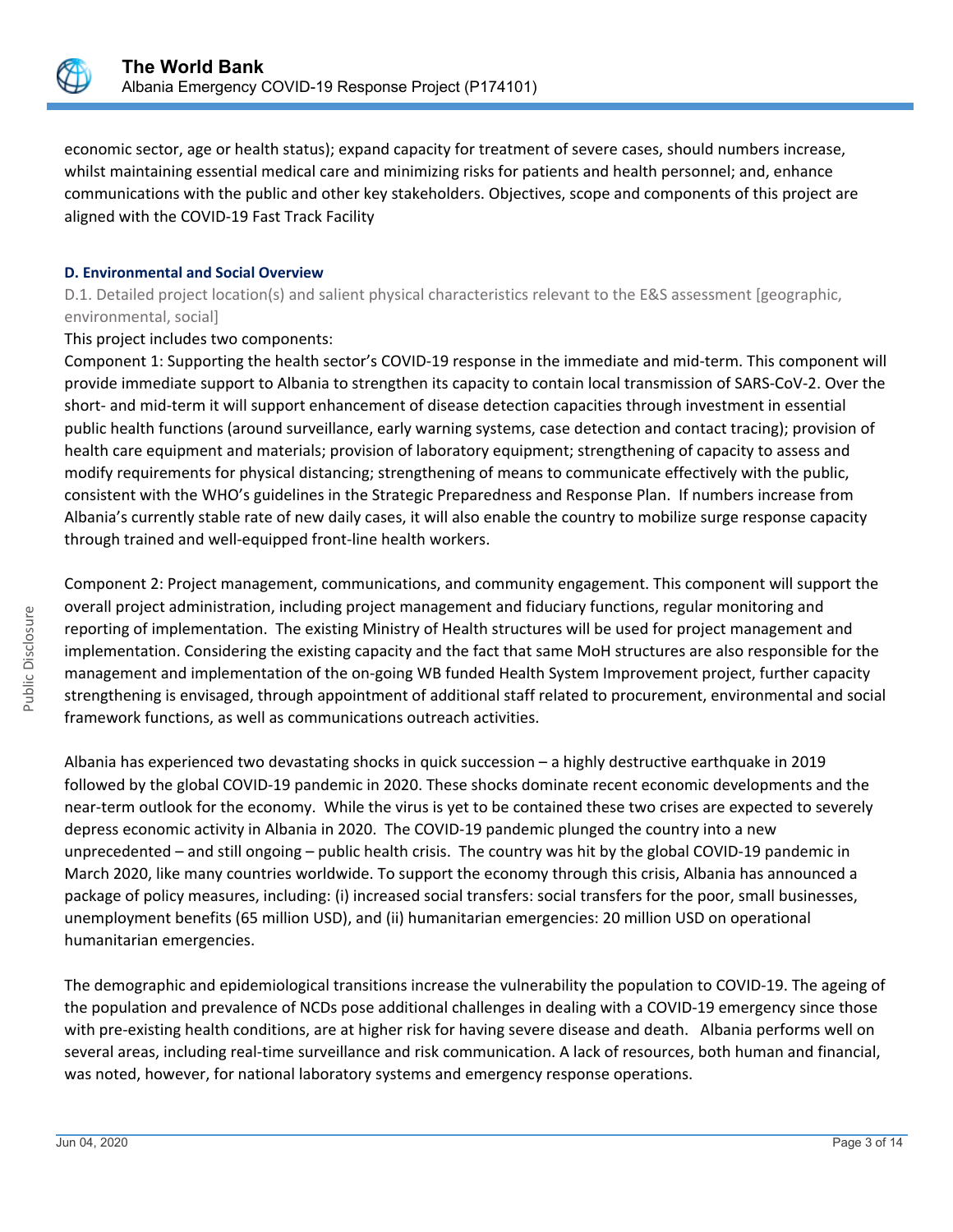

Albania quickly contained spread of COVID-19 within its borders. Albania's first cases of COVID-19 were confirmed on March 8, 2020 in two travelers returning from Italy. Effective application of containment measures meant that that the basic reproduction number (R0) within the country fell to 1 within three weeks demonstrating rapid containment. The numbers of patients of COVID-19 being admitted to hospital (and to intensive care) have been stable since mid-Apri. Albania has started relaxation of physical distancing and gradual re-opening of its economy.

Activities such as strengthening of laboratories and intensive care units, as well as quarantine and isolation centers may have adverse environmental and social impacts, such as those related to medical and general waste disposal. There is also serious risk of infection to front line workers including medical staff, laboratory technicians and community social workers. Vulnerable groups (identified below) such as the elderly, immune compromised and poor are seen as vulnerable due to the risk of them being more susceptible to infections but also unequal access to medical benefits.

Majority of project activities (e.g.physical distancing measure, outreach and communication) will be implemented countrywide while other such as expansion of surveillance of influenza like illnesses will target selected primary care facilities and hospitals in Tirans, Dures, Kvaja, Leyha, Elbasan, Kruja, Shkoder, Vlora and Korca and other densely populated areas. Refurbishments works specifically aim to improve the capacity and infrastructure of Mother Theresa Universities Infectious Disease Clinic

No major civil works are expected under this project, however, works are expected on existing facilities, hospitals and clinical centers, to establish, upgrade or adapt isolation and care units. No land other than within the grounds of existing facilities, or unencumbered public land, will be used, hence no land acquisition and involuntary resettlement impacts are expected. The activities will serve the dual purpose of simultaneously strengthening the health system beyond the current crisis for the medium term complemented by adequate risk communication and community engagement, training and enhancement of emergency preparedness and response ability for this pandemic.

The Stakeholder Engagement Plan (SEP) has identified primary stakeholders and will guide all outreach and communication for all project activities to target beneficiary groups, and will include a focus on ensuring vulnerable groups are included in project information.

All environmental and social risks such as medical waste, worker safety etc. will be addressed through the Environmental and Social Management Framework (ESMF) to be developed for the Project, which sets out environmental and social (E&S) risk assessment requirements of each activity (including all refurbishments and/or construction). It provides guidance on the preparation of site specific Environmental and Social Management Plans (ESMPs) as well as Infection Prevention and Control and Waste Management Plans (IPC&WMPs) where needed. The ESMF will include Labor Management Procedures (LMP) with a section on Occupational Health and Safety (OHS) to be followed for project workers.

The ESMF will consider national and international protocols for infectious disease control and will include updated provisions on medical waste management. Any identified gaps in the medical waste management system will be addressed through the ESMF.

## D. 2. Borrower's Institutional Capacity

The Project will be implemented over a period of 2 years, with the Ministry of Health and Social Protection (MoHSP) as the key implementing agency. The MoHSP will be accountable for execution of project activities and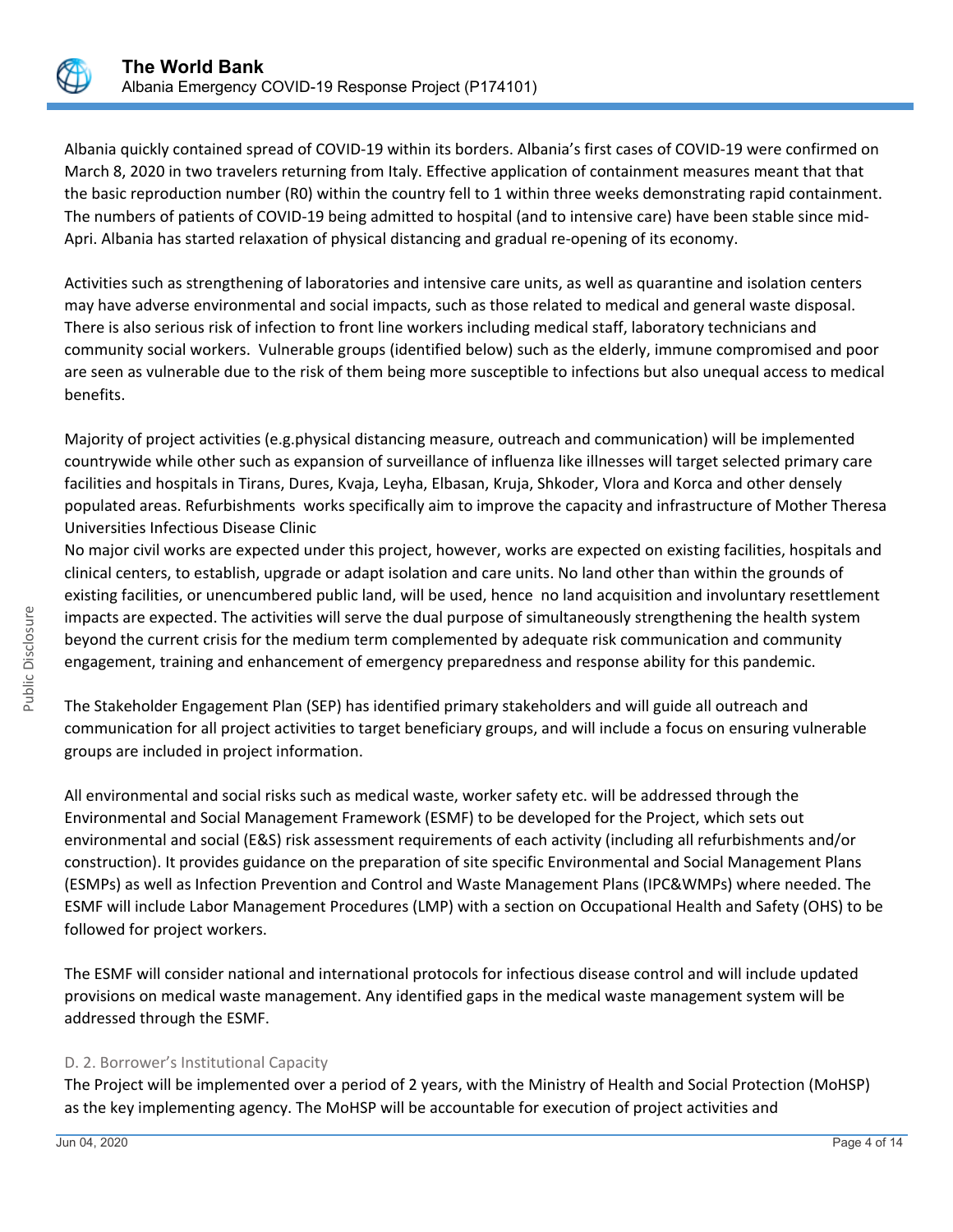

implementation would rely on their existing structures, with the additional support of the Project Coordination Unit (PCU) that has already been established for the World Bank supported Albania Health System Improvement Project (P144688). The Minister of health will be the main project coordinator, responsible for the project oversight and coordination within the MoHSP and across key institutions. A technical working group may be established for providing technical advice and coordination during implementation.

The existing PCU is already staffed with a project manager, procurement, financial and M&E specialist, a part-time civil engineer also responsible for E&S performance (to be expanded to full time) and an IT expert. There is institutional experience in implementing WB safeguards requirements under the old Operational Policies (OPs). The parent project was categorized as environmental Category B and rated systematically Satisfactory throughout implementation. The monitoring of safeguard impacts and measures related largely to environmental performance during small scale reconstruction works under the project triggering OP 4.01.

The PCU capacity will be expanded to take into consideration the substantial risk of the Project, and expanded scope of the ESF. AS per the Environmental and Social Commitment Plan (ESCP), MoHSP will ensure additional E&S staff is appointed for the COVID-19 emergency operation and are trained to implement the SEP. Enhanced oversight from the World Bank E&S Team will be required and further capacity assessment and the rate of progress of implementation over time will identify if and where strengthening of capacity is required.

PCU will be responsible for carrying out stakeholder engagement activities. The nature of the Project requires a close coordination tie between the national, regional and local institutional stakeholders to implement behavior change communication activities. SEP implementation activities will be documented through quarterly progress reports and shared with the World Bank.

## **II. SUMMARY OF ENVIRONMENTAL AND SOCIAL (ES) RISKS AND IMPACTS**

## **A. Environmental and Social Risk Classification (ESRC) Moderate Social Analysis and Social Risk Classification (ESRC)**

## **Environmental Risk Rating Moderate School School School School School School School School School School School School School School School School School School School School School School School School School School Scho**

The project's environmental risks are moderate. The project will have positive impacts as it should improve COVID-19 surveillance, monitoring and containment. However, it can also cause environment, health and safety risks due to the dangerous nature of the pathogen (COVID-19) and reagents and other materials to be used in the project supported Intensive Care Units (ICUs) and participating in the project laboratories. Infections due to inadequate adherence to occupational health and safety standards can cause spread of virus for medical staff, laboratory staff and population at large in due course of detection, transportation of patients/tests/chemicals and reagents, and treatment stages. Also, this can lead to illness and death among health workers. Furthermore, the ICUs and laboratories involving COVID-19 diagnostic testing and treatment will generate medical waste and other hazardous bio products which, in the case of inadequate management during their collection, transportation and disposal, also may cause additional health risks.

The implementing agency has committed to prepare, during project implementation and no later than 30 days after project effectiveness, an ESMF that covers the environmental and social mitigation measures to be implemented for the various proposed activities. Mitigation measures will largely be based on WHO technical guidance on COVID-19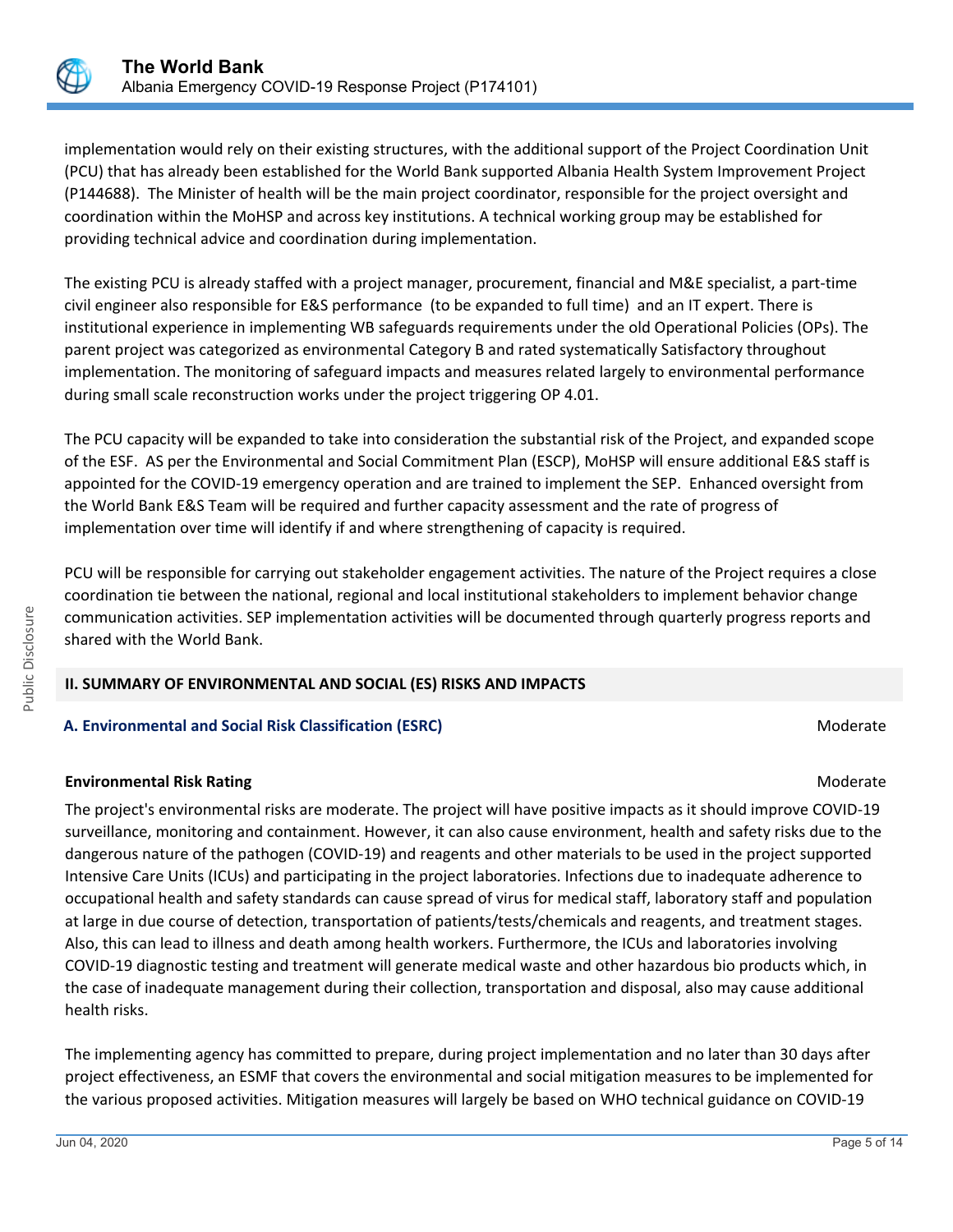

response on limiting viral contagion in healthcare facilities, World Bank Group EHS Guidelines and other good international industry practice (GIIP). The ESMF will include an Infection Prevention and Control and Waste Management Plan (IPC & WMP) which will include specific guidance and protocols on developing site-specific plans.

#### **Social Risk Rating Moderate Social Risk Rating Moderate**  $M$

The social risks are considered Moderate. The risks and impacts are considered temporary, predictable and can be readily managed through the Project design features and instruments designed within. In addition the Project will largely have long term positive social impacts insofar as it should improve COVID-19 detection, monitoring, treatment and containment. However without adequate controls and procedures project activities ranging from medical facility operation to on the ground public engagement exercises can add to the risk of transmission and spread from quarantined /hospitalized persons to medical and support staff.

Component 1 activities are the source of all social risks of the Project. One central social risk is the exposure to health and safety risks for project workers, particularly those on the front-line working in medical, quarantine and laboratory facilities, stemming from improper disposal of medical waste, contacts with infected persons, and/or inadequate OHS measure. The risks of infection in addition to above groups pose a risk to the public at large as well. Access to Personal Protective Equipment (PPE), procedures around medical waste disposal, relevant OHS measures and clear communication of risks and prevention measures to all persons at risk is required.

Another central social risk is around vulnerable and disadvantaged groups (elderly, disabled, chronically diseased, people with no health insurance, migrants, single parent headed households, economically marginalized and disadvantaged groups especially residing in geographically challenging areas, Roma, Egyptian, residents of shelters/care facilities, prisoners) who could experience inequitable access to project supported facilities and services because of their qualifying characteristics which could lead to social unrest and tensions and possible increase of their vulnerabilities. The outreach activities and targeted messaging will be tailored to address particular needs of each group and will be refined based on their feedback and response as captured by the M&E activities of the Project.

GBV risk associated with this Project is assessed as low. . Notwithstanding, the grievance redress mechanism (GRM) shall be strengthened with procedures to handle allegations of GBV/Sexual Exploitation and Abuse and Sexual Harassment violation risks. The ESMF shall incorporate the requirement for WHO Code of Ethics and Professional Conduct for all workers, as well as provision of gender sensitive infrastructure and segregated toilets in workplaces, isolation/quarantine centers. The ESMF will have measures to ensure female front-line workers are kept safe and free from pressure in health facilities, and in designated quarantine locations. Health care workers if and where needed can be trained to properly identify GBV risks and cases and facilitate appropriate and timely referrals.

Social risks associated with Component 1 will be addressed through the Project`s ESMF which will incorporate the Labor Management Procedures (LMPS), SEP (including the GRM) in line with the applicable Environmental and Social Standards (ESS) of the WB's ESF and the WHO COVID-19 WHO guidance tools for COVID-19 preparedness and response.The Borrower will commit to this through the Environmental and Social Commitment Plan (ESCP).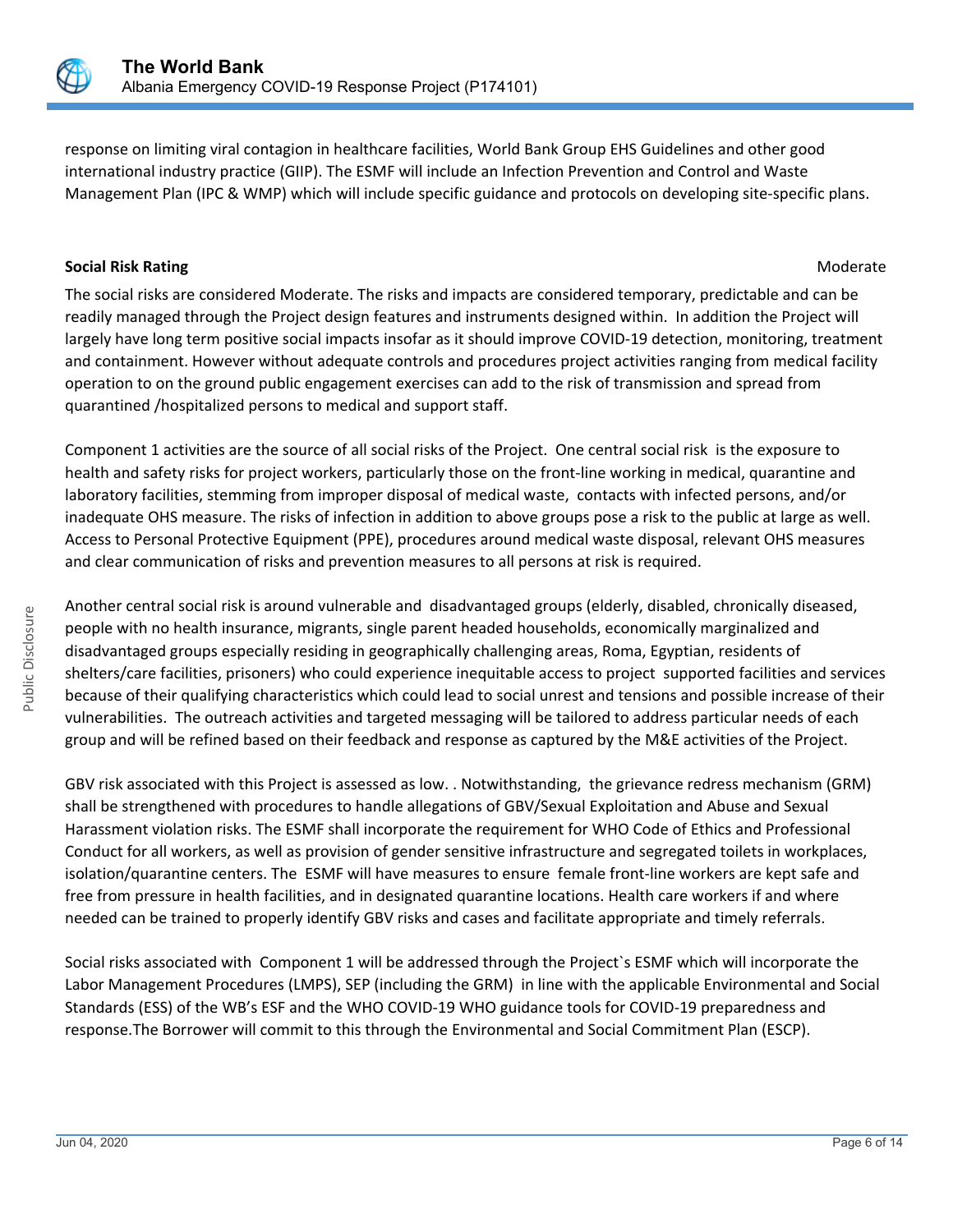

The Project incorporates budget for outreach activities and community engagement strategies in component 1, which will be guided by the SEP, and which will minimize the risk of exclusion of the vulnerable individuals and groups, both with regard to accessing project benefits but also to be included in the Project M & E.

## **B. Environment and Social Standards (ESSs) that Apply to the Activities Being Considered**

#### **B.1. General Assessment**

**ESS1 Assessment and Management of Environmental and Social Risks and Impacts**

#### *Overview of the relevance of the Standard for the Project:*

This standard is relevant. The project is expected to result in positive environmental and social impacts as it seeks to improve planning, processes and on ground service delivery for COVID-19 surveillance, monitoring, containment and response. However, project activities also present significant environmental, social, health and safety risks for the project workforce and communities. The Primary risk includes:

(i) Occupational Health and Safety issues. Workers in healthcare facilities, quarantine centers and laboratories are particularly vulnerable to COVID-19 contagion. Infections due to inadequate adherence to occupational health and safety standards can lead to illness and death of health workers including laboratory workers as well as further spread the disease to the community. A significant part of future infection spread risk is proper management of medical waste generated in laboratories, intensive care and testing units and other facilities alike. If not adequately handled and treated, waste can turn into a vector in spread of COVID-19.

(ii) Community health and safety related risks. All project activities ranging from operation of laboratories to community engagement interactions present a risk of transmission in the community. The operation of laboratories and health centers have a high potential of infecting the wider population if not systematically manged and controlled. The Project`s ESMF will outline the procedure for each project activity, including monitoring, commensurate to the risk.

(iii) Possible risks around exclusion of Vulnerable Groups Access to Project supported Services and Facilities. A key social risk related to this kind of an operation is that marginalized and vulnerable social groups are unable to access facilities and services designed to combat the disease, in a way that undermines the central objectives of the project. Real or perceived inequities also have the potential to lead to conflicts and citizen unrest. To mitigate this risk the MOHSP, shall commit in the ESCP, to include in the POM clear mechanisms to all provision of and supplies to all people, regardless of their social status based on the urgency of the need, in line with the latest data related to the prevalence of the cases. In addition, the SEP has identified specific vulnerable groups and other interested parties with regard to project activities and includes a strategy to target these groups to enhance their access to project benefits and inclusion in Project M & E.

(v) Gender risks. There is low risk associated with the Project and in the Country in relation to Sexual exploitation, Abuse (SEA) and Sexual Harassment yet promotion of avoidance of SEA relying on the WHO Code of Ethics and Professional Conduct for all workers in the quarantine facilities and provision of gender sensitive infrastructure and segregated toilets shall be included in the ESMF. Health care workers may be trained to properly identify GBV risks and cases and facilitate appropriate and timely referrals if and when required.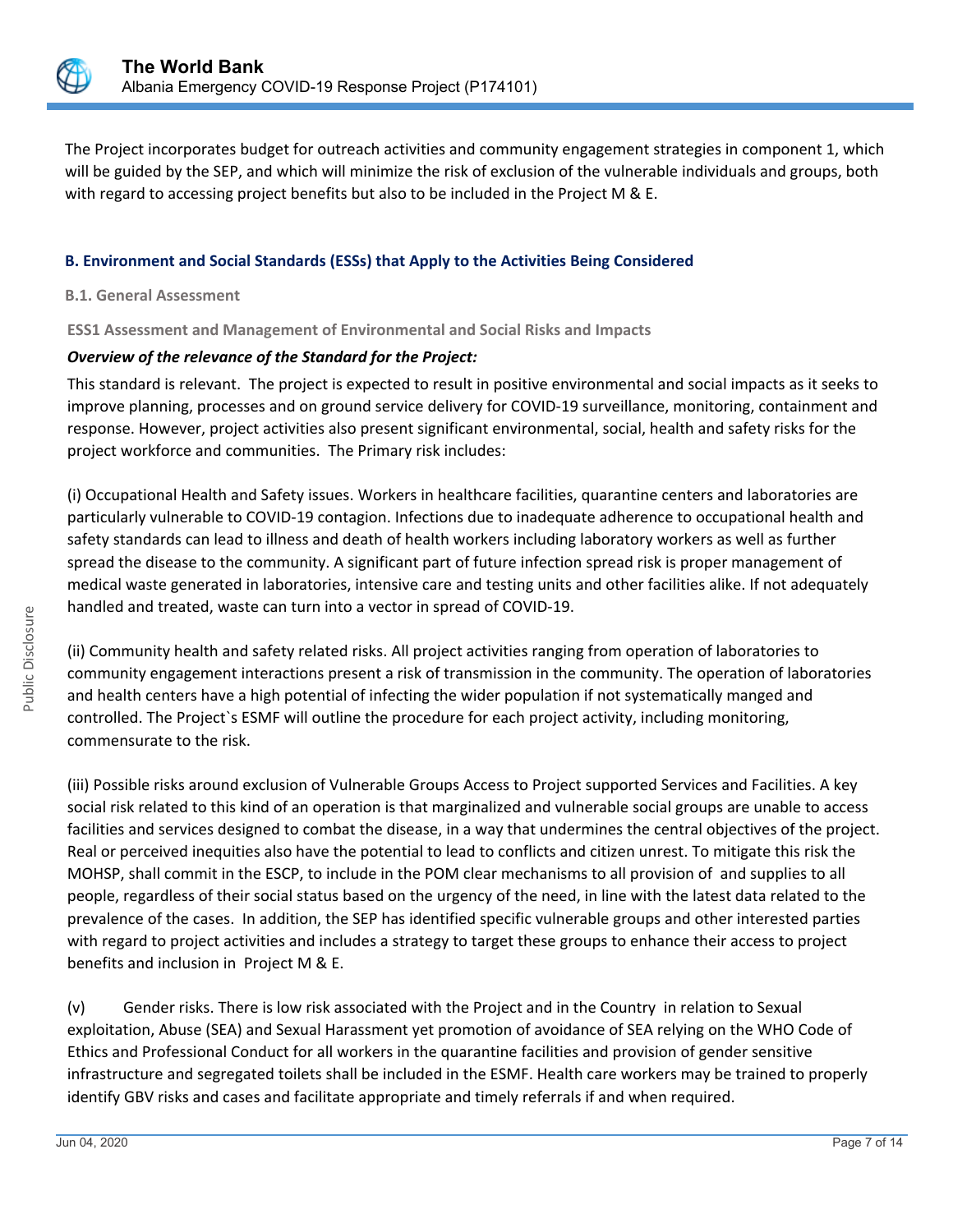

(vi) Possible very low potential environmental risks during minor refurbishing activities, associated with some dust, noise and insignificant volume of solid wastes. The risks are expected to be temporary, predictable, and easily mitigated by ensuring fulfillment of the prescribed by WHO COVID-19 safety measures and WB EHS Guidelines.

(vii) The wastes that will be generated from healthcare facilities and labs have a high potential of carrying microorganisms that can infect people who are exposed to it, as well as the community at large if it is not properly disposed of. The ESMF will include a template for the Infection Prevention and Control and Waste Management Plan (IPCWMP) to be adopted and implemented by all ICUs and laboratories to be supported by the Project, and Environmental and Social Management Plans (ESMPs) for minor civil works associated with improvement of capacity and infrastructure of ICUs.

Overall, Albania has good capacity in place in terms of medical waste management. Albania's Health Ministry distributed seven hydro-claves to hospitals and other medical institutions, including one in Tirana, as part of a government Health Sector Modernization project, supported by the World Bank.

The hydro-clave uses steam to sterilize dangerous materials, such as needles, syringes, glass vials, and gloves used for operations – all potential sources of harm and disease to the public if the materials are contaminated and spread. Hospital workers received training on how to properly separate waste before sterilizing. After sterilizing the waste than is sent to managed landfill.

This operation is being processed as an emergency response using procedures under the Fast Track COVID-19 Facility.

## **ESS10 Stakeholder Engagement and Information Disclosure**

This standard is relevant. The urgency of this project has allowed an initial SEP to be developed as the starting point of an iterative process to develop a more comprehensive SEP. It is expected to be updated on or before 1 month from the Effective date.

Dissemination of clear messages around social distancing, high risk demographics, self-quarantine, and, when necessary, mandatory quarantine is critical. The SEP serves the following purposes: (i) stakeholder identification and analysis; (ii) planning engagement modalities that serve as an effective communication tool for consultations and disclosure; (iii) outreach strategies to vulnerable groups; (iv) enabling platforms for influencing decisions; (iv) defining roles and responsibilities of different actors in implementing the SEP; and (v) a grievance redress mechanism (GRM).

The SEP will be updated with more detailed mapping of stakeholders and refined consultation strategies and modalities with due consideration of non-pharmaceutical interventions (NPI's) in place at such time. The preliminary SEP identifies key stakeholders (i.e. affected parties, other interested parties and disadvantaged and vulnerable groups) and describes the process and modalities for sharing information on the project activities, incorporating stakeholder feedback into the Project and reporting and disclosure of project documents. Direct beneficiaries have been identified as COVID-19 patients and their families, people in quarantine/isolation centers and their families, front line health workers and technicians in facilities, hospitals, laboratories, public/private health care workers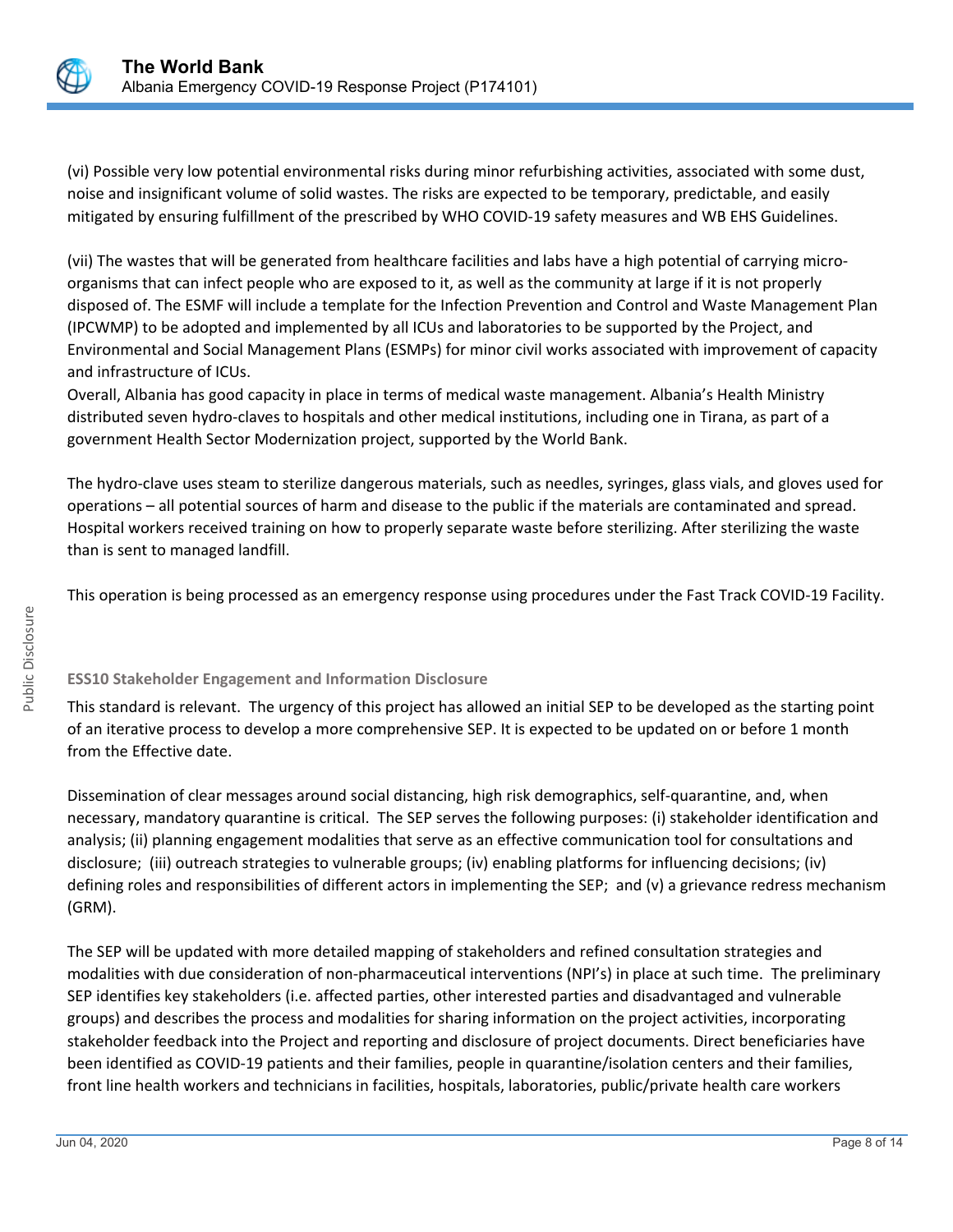

(Doctors, Nurses, Public Health Inspectors, Midwives, laboratory technicians, sanitary workers),and vulnerable groups as identified. Other interested parties such as media, NGOs etc. have also been mapped.

The project, through the SEP and communication strategy will carry out targeted consultations with vulnerable groups to understand concerns/needs in terms of accessing information, medical facilities and services and other challenges they face at home, at workplaces and in their communities. Some of the strategies that will be adopted to effectively engage and communicate to vulnerable groups are detailed in the SEP and include (a) ensuring community engagement teams are gender-balanced; (b) consider provisions for childcare, transport, and safety for women; (c) targeted messaging for Roma and Egyptian population (d) education materials for pregnant women on Covid-19 prevention; (e ) tailor messages to elderly (especially women) and those with medical risks including their target family members and health care providers; and (f) provide information for disabled in accessible formats, like braille, large print; text captioning; videos etc. Communication strategies have already been put in place targeting the vulnerable groups to understand their concerns and needs in terms of accessing information, medical facilities and services and other challenges they might face in their working or home environment.

Coordinated stakeholder engagement will not only help with the implementation of the community mobilization and behavioral change objectives of the project, but also help suppress false COVID-19 related information and ensure equitable access to services, and to counteract the isolation and uncertainty that comes from people being kept in quarantine. Stakeholder engagement strategies will point out ways to minimize close contact and follow the recommended good hygiene procedures as outlined in WHO guidance. The project will allocate a special fund for communication and engagement that will support the SEP implementation. The project implementation will be in compliance and fit to government actions and measures which are daily communicated through various channels of communication and disclosed. The plan will be disclosed on the PCU and MOHSP websites and outreach media. The client has developed and put in place under the exiting project ( HSIP) a GRM and this will be tailored to meet the Project standards and to enable stakeholders to air their concerns/ comments/ suggestions. This will be managed from the PCU and information on access channels will be delivered as part of the SEP and communication outreach to all potential project beneficiaries. The GRM shall include adequately trained staff with GRM responsibilities, community awareness tools, grievance lodging tools, and investigation and feedback processes and will be operational within 1 month on or about Effective date. The updated SEP will have refined consultation strategies and modalities with due consideration of measures in place at such times and the appeal process for unresolved grievances before referring to legal recourse. The approach to stakeholder engagement shall guide all project activities including the process of updating the ESMF .

The final SEP (and GRM) will be shared with relevant stakeholders via culturally appropriate means (and having regard to language, logistical and technological constraints).

#### **B.2. Specific Risks and Impacts**

**A brief description of the potential environmental and social risks and impacts relevant to the Project.**

**ESS2 Labor and Working Conditions**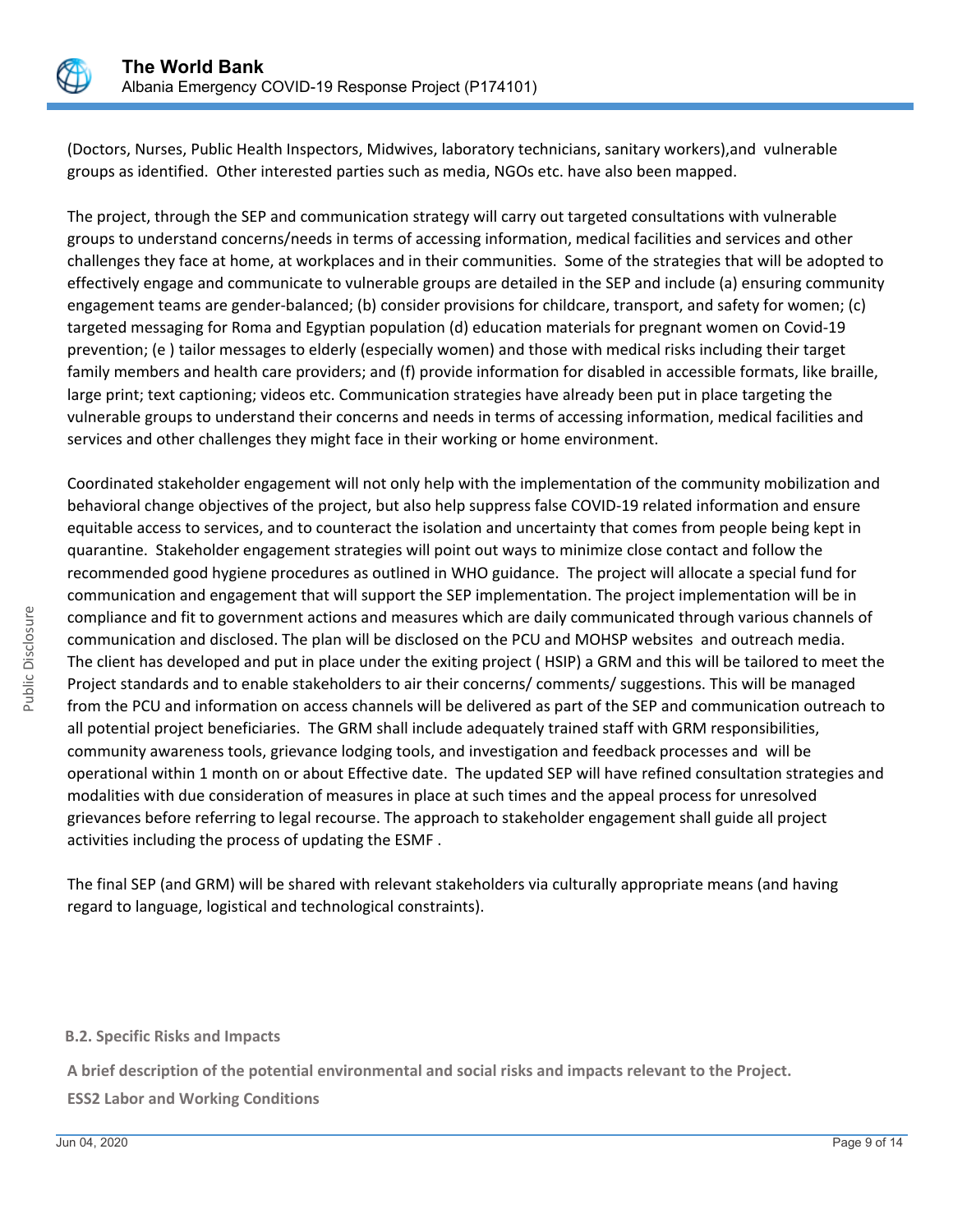

This standard is relevant. The project workforce is expected to include i) direct workers including government health workers/staff and consultants engaged directly by the PCU, health care workers, and ii) contracted workers employed or engaged through third parties including to do the minor civil works and refurbishment activities.

The activities relate to treatment of patients, assessment of samples, medical waste disposal, outreach activities and minor civil works. While combating the virus the key risk is contamination of project workers with COVID-19 or other contagious disease which can compromise the health and lead to death. Risky environments include laboratories, hospitals and health care centers, isolation centers and interaction with the broader community where project workers may be exposed to the virus. Project workers are also at higher risk of psychological distress, fatigue and stigma due to the nature of their work. The Project will ensure the application of OHS measures as outlined in WHO guidelines captured in the ESMF. This encompasses procedures for entry into health care facilities, including minimizing visitors, undergoing stringent protocols for admittance and release of patients, ensure adequate and adequacy of PPP supply in line with general EHS Guidelines and building upon experience gained over time.

The civil works will be of minor scale, with no large scale labor influx, and thus pose limited risks from construction activities, but workers will have access to necessary safety equipment, PPE and hand washing stations at minimum.

The ESMF will include Labor Management Procedures (LMP) and sections on Environment Health and Safety (EHS) which (i) responds to the specific health and safety issues posed by COVID-19, and (ii) protect workers' rights as set out in ESS2. Health and safety issues associated with project financed activities will incorporate the WHO guidance tools for COVID-19 preparedness and healthcare facility management with the information, procedures, and tools required to safely and effectively work.

The necessary protocols for treating patients and handling medical waste, disinfectant protocols, regular testing of healthcare workers, requirements for proper disposal of sharps, along with the environmental health and safety guidelines for staff and necessary Personal Protective Equipment (PPE), will be included in Infection Control and Medical Waste Management Plan (ICWMP) to be adopted by and then implemented by specific facilities and laboratories participating in the Project.

No child or forced labor is permitted under the Project

## **ESS3 Resource Efficiency and Pollution Prevention and Management**

This Standard is relevant. Pollution prevention and management – specifically medical waste management – will be a particularly important activity under the Project. Medical waste will treated as described above in the ESS1.

## **ESS4 Community Health and Safety**

The standard is relevant. The operation of quarantine and isolation centers needs to be implemented in a way that staff, patients, and the wider public follow and are treated in line with international good practice as outlined in WHO guidance for COVID-19 response as above under ESS 1 and ESS 2.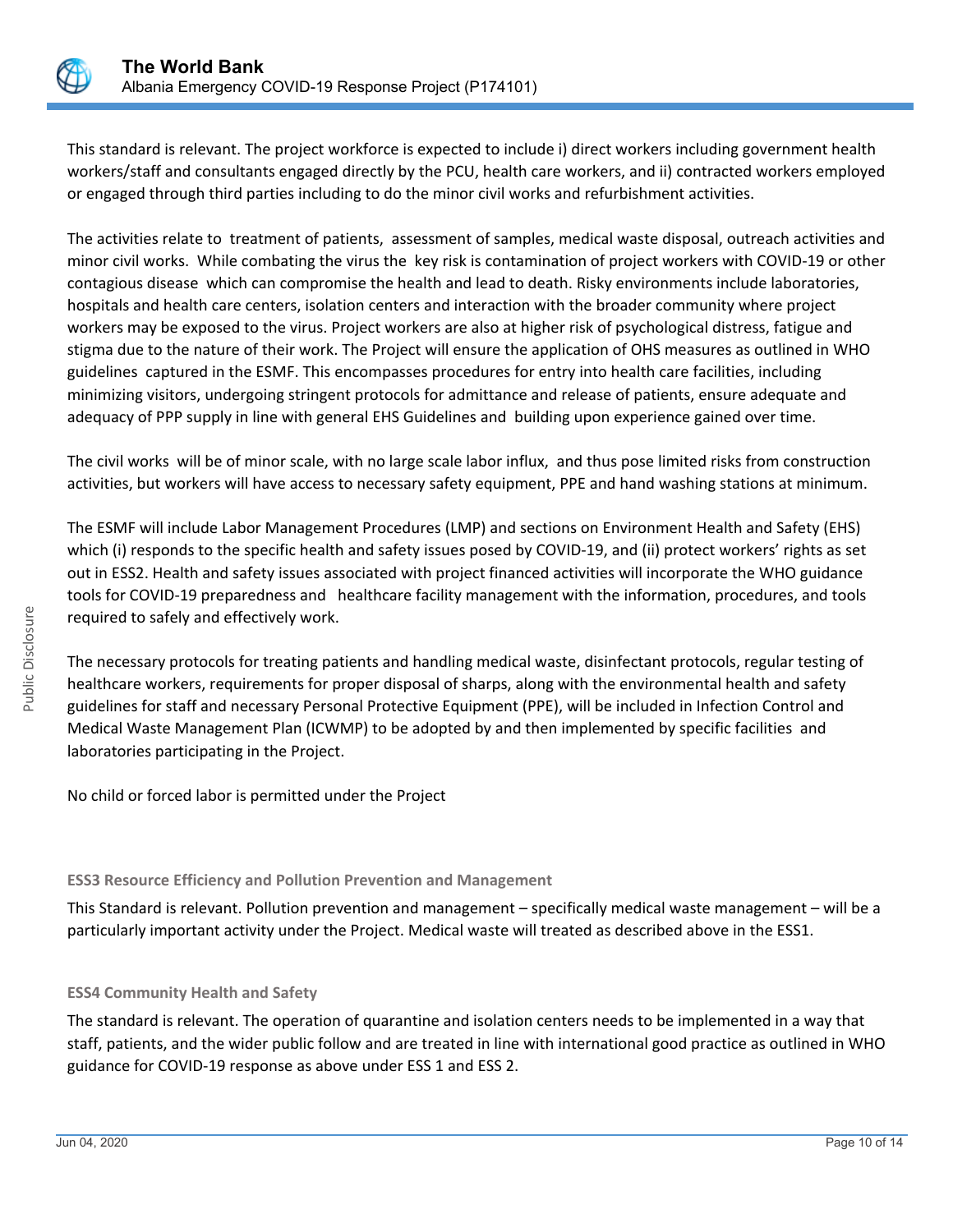

The SEP will also ensure widespread engagement with communities in order to disseminate information related to community health and safety, particularly around physical distancing, high risk demographics, self-quarantine, and mandatory quarantine.

It is unlikely that quarantine and isolation centers are to be protected by security personnel. Should these be required the Project shall ensure any security personnel engaged follows a strict code of conduct and avoid any escalation of situation. Any use of security personnel shall take into consideration the above noted needs of quarantined persons as well as the potential stress related to it. If Albania`s military or police forces or other security personnel are mobilized as part of the government`s response to the emergency, the Project will take measures to ensure that, prior to deployment such personnel are: (i) screened to confirm they have not engaged in past unlawful or abusive behaviors, including sexual exploitation and abuse (SEA), sexual harassment (SH) or excessive use of force; (ii) adequately instructed and trained, on a regular basis, on the use of force and appropriate behavior and conduct (including in relation to SEA and SH), as set out in ESMF; and (iii) deployed in a manner consistent with applicable national law. Given the level of likelihood for deployment of security personnel a full assessment of risk related to security arrangements is not required. However, such deployment shall be subject to a security personnel screening against above individual risks using the screening mechanism to be included in the ESMF.

Roma and Egyptian communities in Albania have a higher infection risk due to their living environment which is crowded and often lacks amenities like running water and waste disposal, thereby compromising hygiene. Often these groups engage in green economy activities such as collection of secondary raw materials (waste picking). This may also expose them to the infection risks. This will be mitigated by providing active outreach and targeted information sessions for these groups on COVID-19, to inform them about the virus, the disease it causes and how to protect themselves from infection by increased emphasis on hand and general hygiene and respiratory etiquette and use of PPP. These measures shall be adequately detailed in the ESMF and SEP as appropriate.

Gender-based Violence. Project activities are assessed as low risk on Gender-based Violence. Some project activities may give rise to the risk of Sexual Harassment (SH) risks. In response, the GRM shall be strengthened to handle allegations of GBV/SEA/SH. The ESMF could include a GBV risk assessment and preventive measures if and when deemed necessary, commensurate with the risk. The project will promote the avoidance of SEA/SH by implementing the WHO Code of Ethics and Professional Conduct for all workers, as well as the provision of gender-sensitive infrastructure and adequate lighting in isolation centers.

## **ESS5 Land Acquisition, Restrictions on Land Use and Involuntary Resettlement**

This Standard is currently not relevant. The Project is not expected to support construction or rehabilitation works of sizable extent beyond physical footprints of existing facilities. Minor works are expected to facilitate upgrade of the existing health facilities. These however will be within the existing footprint, without the need for land acquisition and involuntary resettlement impacts. The project's ESMF will outline a screening, due diligence and public consultation process to ensure proposed project sites can be utilized for project supported civil works.

**ESS6 Biodiversity Conservation and Sustainable Management of Living Natural Resources**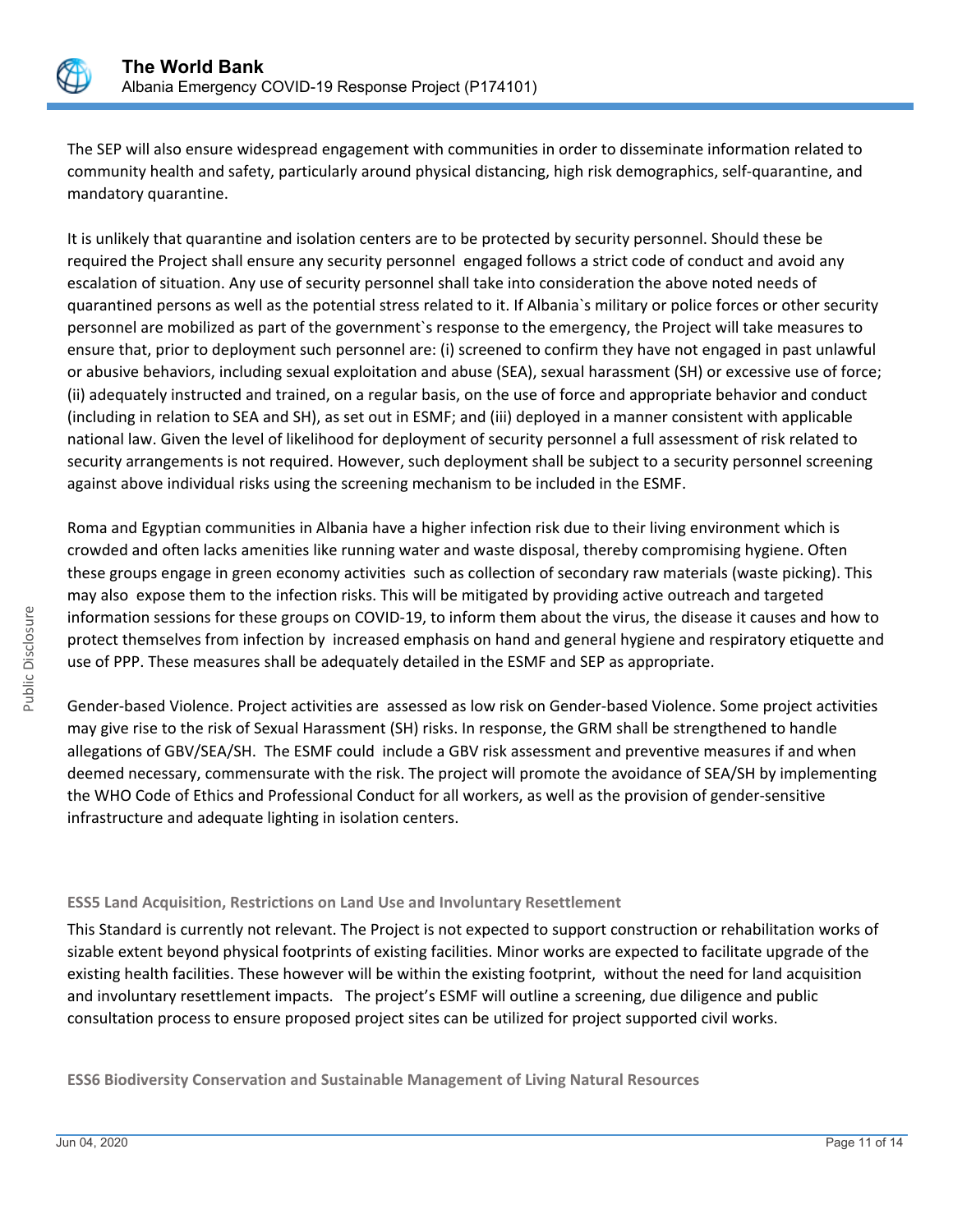

## Standard is not relevant

All works will be conducted within the existing footprint of facilities; hence, this standard is not considered currently relevant to the proposed project interventions.

**ESS7 Indigenous Peoples/Sub-Saharan African Historically Underserved Traditional Local Communities** The standard is not relevant

**ESS8 Cultural Heritage**

The standard is not relevant

**ESS9 Financial Intermediaries**

The standard is not relevant

#### **C. Legal Operational Policies that Apply**

**OP 7.50 Projects on International Waterways** No

#### **OP 7.60 Projects in Disputed Areas** No

#### **III. BORROWER'S ENVIRONMENTAL AND SOCIAL COMMITMENT PLAN (ESCP)**

| <b>DELIVERABLES against MEASURES AND ACTIONS IDENTIFIED</b>                                                                                                                                                                                                                                                                                           | <b>TIMELINE</b> |  |  |
|-------------------------------------------------------------------------------------------------------------------------------------------------------------------------------------------------------------------------------------------------------------------------------------------------------------------------------------------------------|-----------------|--|--|
| ESS 1 Assessment and Management of Environmental and Social Risks and Impacts                                                                                                                                                                                                                                                                         |                 |  |  |
| To address the Borrowers capacity related risk, the PCU shall extend the current Environmental and<br>Social specialist from part to full-time on or about 1 month after the Effective date and before carrying<br>out the relevant Project activities                                                                                                | 06/2020         |  |  |
| Prepare a project ESMF<br>Timeline: The ESMF will be finalized on or about 1 month after Effective date. Between Project<br>approval and approval of the ESMF, the Project will strictly follow current WHO Guidance and avoid<br>activities such as refurbishment activities, establishment of isolation units and treatment facilities at<br>scale. | 06/2020         |  |  |
| ESS 10 Stakeholder Engagement and Information Disclosure                                                                                                                                                                                                                                                                                              |                 |  |  |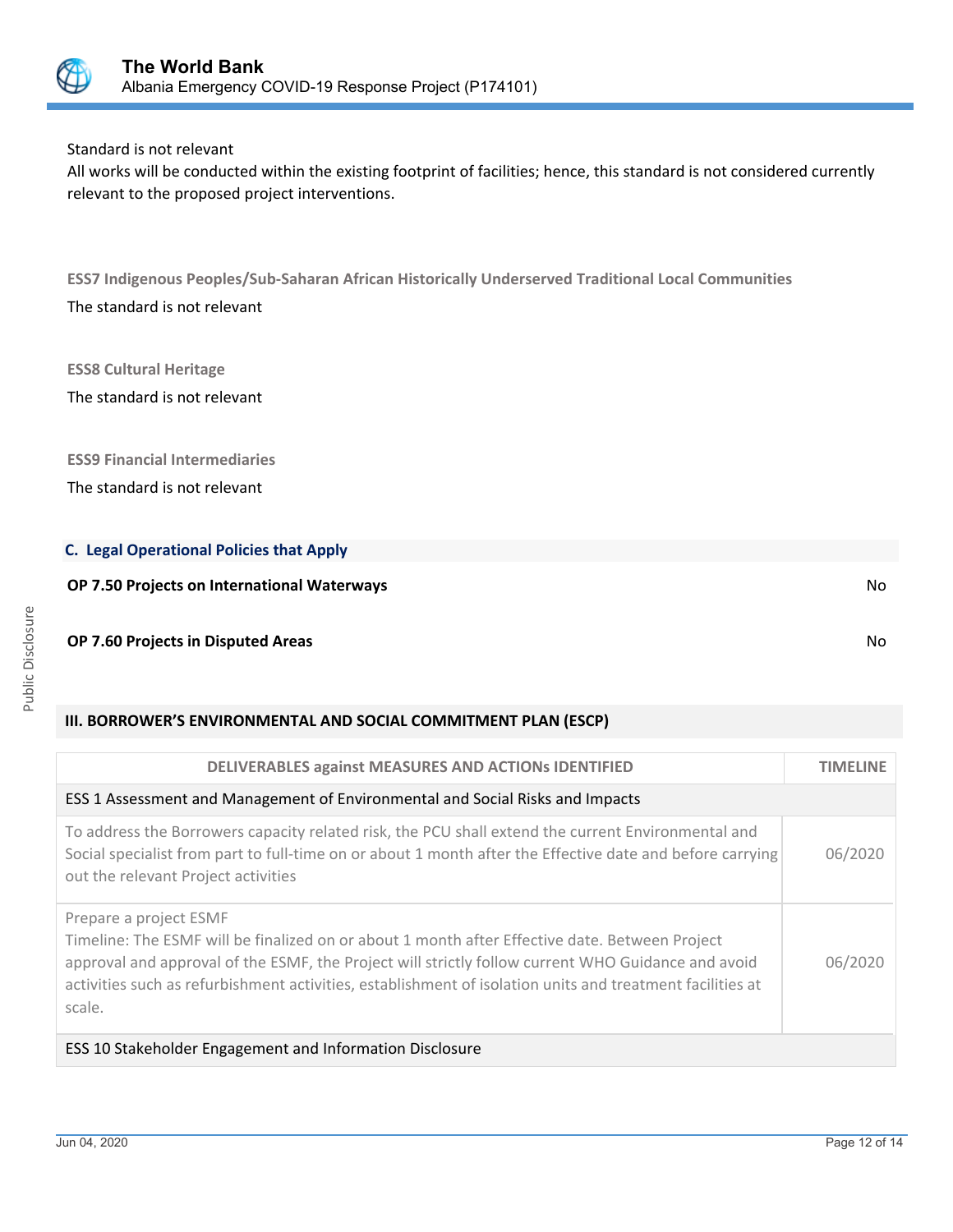

| Updated Stakeholder Engagement Plan (SEP).<br>The SEP will be updated and re-disclosed on or about 1 month from Effective date and continuously<br>updated afterwards throughout Project implementation.                                                   | 06/2020 |  |  |  |
|------------------------------------------------------------------------------------------------------------------------------------------------------------------------------------------------------------------------------------------------------------|---------|--|--|--|
| Accessible grievance mechanisms as per SEP shall be operational and made publicly available to<br>receive / facilitate resolution of concerns and grievances in relation to the Project.<br>The GRM to be updated on or about 1 month from Effective date. |         |  |  |  |
| <b>ESS 2 Labor and Working Conditions</b>                                                                                                                                                                                                                  |         |  |  |  |
| Labor Management Procedures<br>Timeline: The LMP as part of the ESMF will be finalized on or about 1 month form the Effective date.<br>A worker's GRM shall be established                                                                                 |         |  |  |  |
| ESS 3 Resource Efficiency and Pollution Prevention and Management                                                                                                                                                                                          |         |  |  |  |
| Infection Prevention Control and Waste Management Plan<br>Timeline: The IPC & WMP will be finalized within 1 month of Effectiveness as part of the ESMF                                                                                                    | 06/2020 |  |  |  |
| ESS 4 Community Health and Safety                                                                                                                                                                                                                          |         |  |  |  |
| Relevant aspects of this standard shall be considered and incorporated into the ESMF.                                                                                                                                                                      | 06/2020 |  |  |  |
| ESS 5 Land Acquisition, Restrictions on Land Use and Involuntary Resettlement                                                                                                                                                                              |         |  |  |  |
| Not Relevant                                                                                                                                                                                                                                               |         |  |  |  |
| ESS 6 Biodiversity Conservation and Sustainable Management of Living Natural Resources                                                                                                                                                                     |         |  |  |  |
| ESS 7 Indigenous Peoples/Sub-Saharan African Historically Underserved Traditional Local Communities                                                                                                                                                        |         |  |  |  |
| Not Relevant                                                                                                                                                                                                                                               |         |  |  |  |
| <b>ESS 8 Cultural Heritage</b>                                                                                                                                                                                                                             |         |  |  |  |
| <b>ESS 9 Financial Intermediaries</b>                                                                                                                                                                                                                      |         |  |  |  |
| Not Relevant                                                                                                                                                                                                                                               |         |  |  |  |

**B.3. Reliance on Borrower's policy, legal and institutional framework, relevant to the Project risks and impacts**

## **Is this project being prepared for use of Borrower Framework?** No

#### **Areas where "Use of Borrower Framework" is being considered:**

No borrower framework will be used